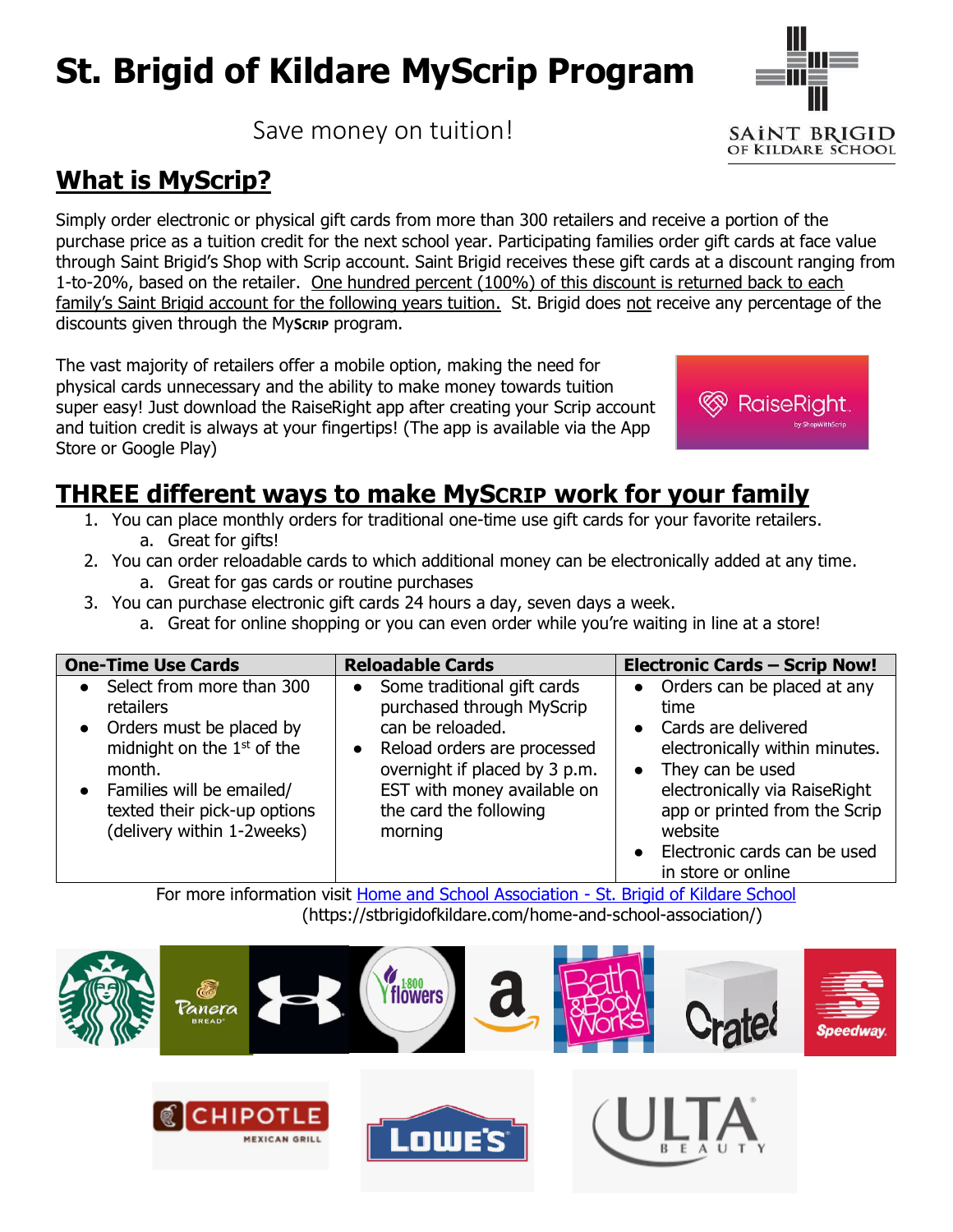### **How to sign up**

- 1) Before creating your account, please contact your MyScrip Co-Chairs for a special enrollment code. During the sign-up process you will need to link yourself as a member of Saint Brigid School with this code.
	- (a) In the email include your name, as well as the name and grade of your student(s) and send to your MyScrip Co-Chair:

Ashley Storey – [ashleymueller.173@gmail.com](mailto:ashleymueller.173@gmail.com) 614-929-9306 Mary Kate Wing - [wingmkt@gmail.com](mailto:wingmkt@gmail.com) (310) 560-4807

2) Log onto [www.ShopWithScrip.com](http://www.shopwithscrip.com/) and register.

| Enroll<br><b>FOR FAMILIES:</b><br>Join your group's existing<br>through your scrip coordinator.<br>program<br><b>Enrollment code:*</b><br>If your organization (school, church, sports team,<br>scout troop, etc.) already have a program, it's easy<br>to get set up with an account that earns for your<br><b>REGISTER</b><br>organization. All you need is your organization's<br>unique enrollment code. If you don't know your<br>code, you can ask your program's coordinator.<br>students. Each family may only have one account (ie. | <b>ShopWithScrip</b> ® | <b>REGISTER</b><br><b>SIGN IN</b><br><b>CART</b><br>What's New<br>Blog<br>Shop<br>Support<br>Contact                                                                                         |
|----------------------------------------------------------------------------------------------------------------------------------------------------------------------------------------------------------------------------------------------------------------------------------------------------------------------------------------------------------------------------------------------------------------------------------------------------------------------------------------------------------------------------------------------|------------------------|----------------------------------------------------------------------------------------------------------------------------------------------------------------------------------------------|
|                                                                                                                                                                                                                                                                                                                                                                                                                                                                                                                                              |                        | Before you start the enrollment process, please be sure you have your organization's enrollment code available                                                                               |
|                                                                                                                                                                                                                                                                                                                                                                                                                                                                                                                                              |                        |                                                                                                                                                                                              |
|                                                                                                                                                                                                                                                                                                                                                                                                                                                                                                                                              |                        | The program is limited to parents and guardians of current<br>Grandparents/other family or friends may not have their own<br>account, but you may decide how you let them access your family |

3) After entering St. Brigid's code, you will be prompted to select a username and password. a) You will then be asked to enter information such as your name, address, phone number, students

- name and grade (if you have multiple children, you can just enter one), email address, and security questions.
- 4) You will then be required to link a bank account.

| <b>Get Started with Online Payments</b>                                                                                                                                                                                                                      |  |
|--------------------------------------------------------------------------------------------------------------------------------------------------------------------------------------------------------------------------------------------------------------|--|
| Congratulations on creating your account. Now, choose how to pay for your gift cards. By<br>using secure Online Payments, such as a bank account or credit card, you get immediate<br>access to eGift cards and can instantly add money to reloadable cards. |  |
| To quickly and easily link your bank account, select Link Bank Account below. To pay with<br>a credit card, simply enter your card information at checkout.                                                                                                  |  |

| St Brigid of Kildare<br>School/Dublin, OH | Register                                                                                                                                                                                                                                                                                      |  |  |
|-------------------------------------------|-----------------------------------------------------------------------------------------------------------------------------------------------------------------------------------------------------------------------------------------------------------------------------------------------|--|--|
|                                           | Step 1: Enter your username                                                                                                                                                                                                                                                                   |  |  |
|                                           | Username:*<br>Any unique identifier, such as a name or email address                                                                                                                                                                                                                          |  |  |
|                                           | Step 2: Create and confirm your password                                                                                                                                                                                                                                                      |  |  |
| ×<br>t cards. By                          | · Must be at least 8 characters long<br>· Must contain at least 1 Upper Case letter<br>· Must contain at least 1 Lower Case letter<br>· Must contain at least 1 Number<br>• Must contain at least 1 Special character, which is not &, =, or %.<br>· Cannot be your username or email address |  |  |
| immediate                                 | Password:*<br>Weak                                                                                                                                                                                                                                                                            |  |  |
| To pay with                               | Confirm Password:*                                                                                                                                                                                                                                                                            |  |  |

|  | LINK BANK ACCOUNT |  |  |
|--|-------------------|--|--|
|--|-------------------|--|--|

- a) This is the **only** way to pay for your Scrip order. Your payment will be electronically deducted from your checking account. (We do not accept checks as payment)
- b) You can instantly link your bank account if you have online accounts set up, or you can manually link an account (which will take 1-2 business days).
- c) For extra security, you can set up a 2-step authorization to a phone.